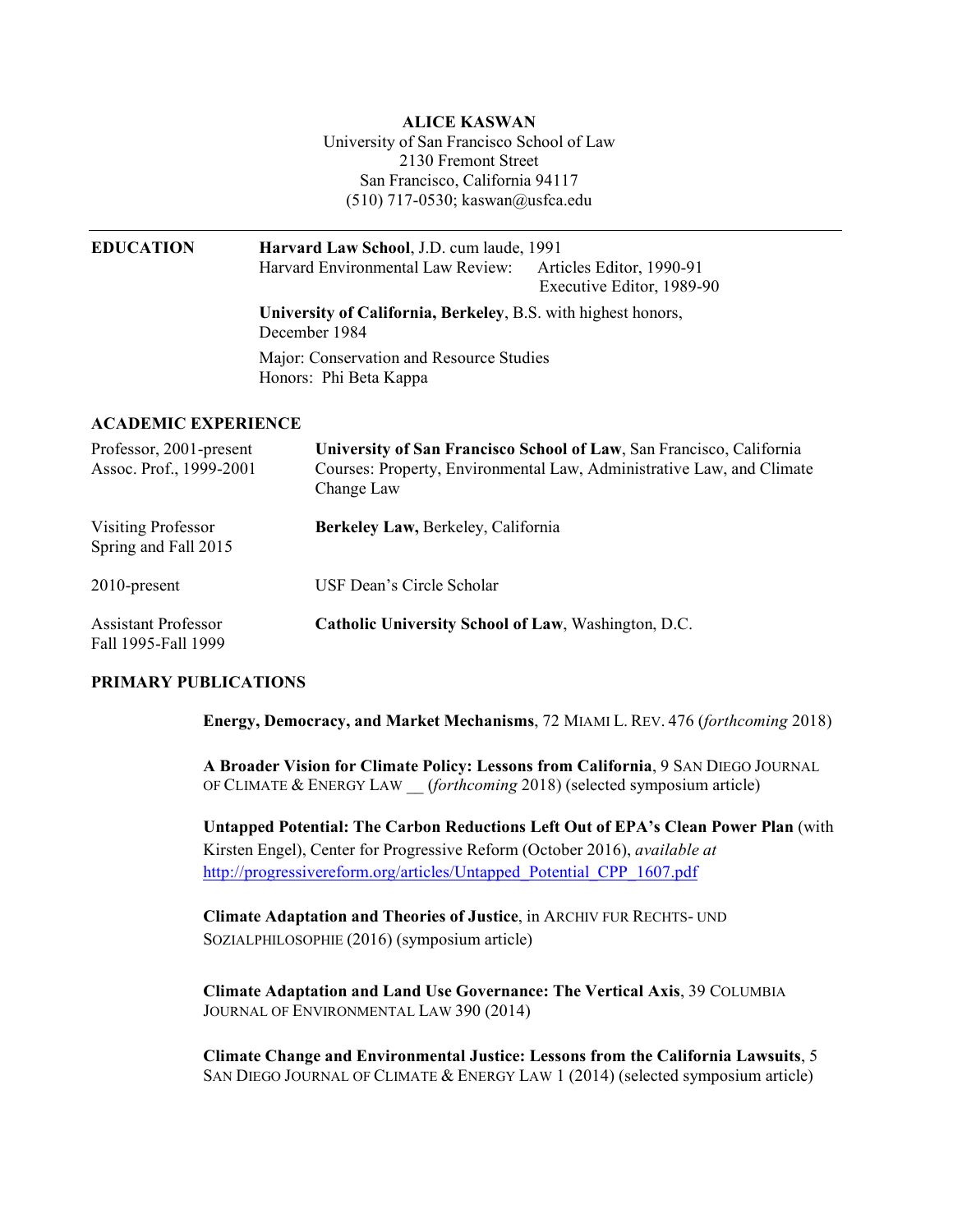**Controlling Power Plants: The Co-Pollutant Implications of EPA's Clean Air Act §111(d) Options for Greenhouse Gases,** 32 VIRGINIA JOURNAL OF ENVIRONMENTAL LAW 173 (2014) (invited symposium article)

 **Domestic Climate Change Adaptation and Equity**, 42 ENVIRONMENTAL LAW REPORTER 11125 (2012) (climate justice symposium issue)

 **Climate Change, the Clean Air Act, and Industrial Pollution**, 30 UCLA JOURNAL OF ENVIRONMENTAL LAW & POLICY 51 (2012) (invited symposium article)

 **Reconciling Justice and Efficiency: Integrating Environmental Justice into Domestic Cap-and-Trade Programs for Controlling Greenhouse Gases**, in Arnold, Denis, ed., ETHICS AND GLOBAL CLIMATE CHANGE (Cambridge University Press, 2011)

 **Decentralizing Cap-and-Trade? State Controls Within a Federal Greenhouse Gas Cap-and-Trade Program**, 28 VIRGINIA JOURNAL OF ENVIRONMENTAL LAW 343 (2010)

 **Decentralizing Cap-and-Trade? The Question of State Stringency**, 1 SAN DIEGO JOURNAL OF CLIMATE & ENERGY LAW 103 (2009) (invited symposium article).

**Climate Change, Consumption, and Cities,** 36 FORDHAM URBAN LAW JOURNAL 253 (2009) (invited colloquium article).

 **A Cooperative Federalism Proposal for Climate Legislation: The Value of State Autonomy in a Federal System,** 85 DENVER UNIVERSITY LAW REVIEW 791 (2008) (invited symposium article).

 **Environmental Justice and Domestic Climate Change Policy,** 38 ENVIRONMENTAL LAW REPORTER 10287 (2008). (reprinted in edited form as **Justice in a Warming World**, in 26 **The Environmental Forum** 48 (2009)).

 **The Domestic Response to Global Climate Change: What Role for Federal, State, and Litigation Initiatives?** 42 UNIVERSITY OF SAN FRANCISCO LAW REVIEW 39 (2007) (symposium article).

 **Distributive Justice and the Environment**, 81 NORTH CAROLINA LAW REVIEW 1031 (2003).

 **Environmental Laws: Grist for the Equal Protection Mill,** 70 UNIVERSITY OF COLORADO LAW REVIEW 387 (1999).

 **Environmental Justice: Bridging the Gap Between Environmental Laws and "Justice,"**  47 AMERICAN UNIVERSITY LAW REVIEW 221 (1997).

## **SECONDARY PUBLICATIONS**

 FEDERALISM: A COMPARATIVE ANALYSIS (Kalyani Robbins, ed., 2015) **Cooperative Federalism and Adaptation**, in THE LAW AND POLICY OF ENVIRONMENTAL

 (Daniel Farber and Marjan Peeters, eds, 2016) **Adaptation Justice**, in CLIMATE CHANGE LAW, ENCYCLOPEDIA OF ENVIRONMENTAL LAW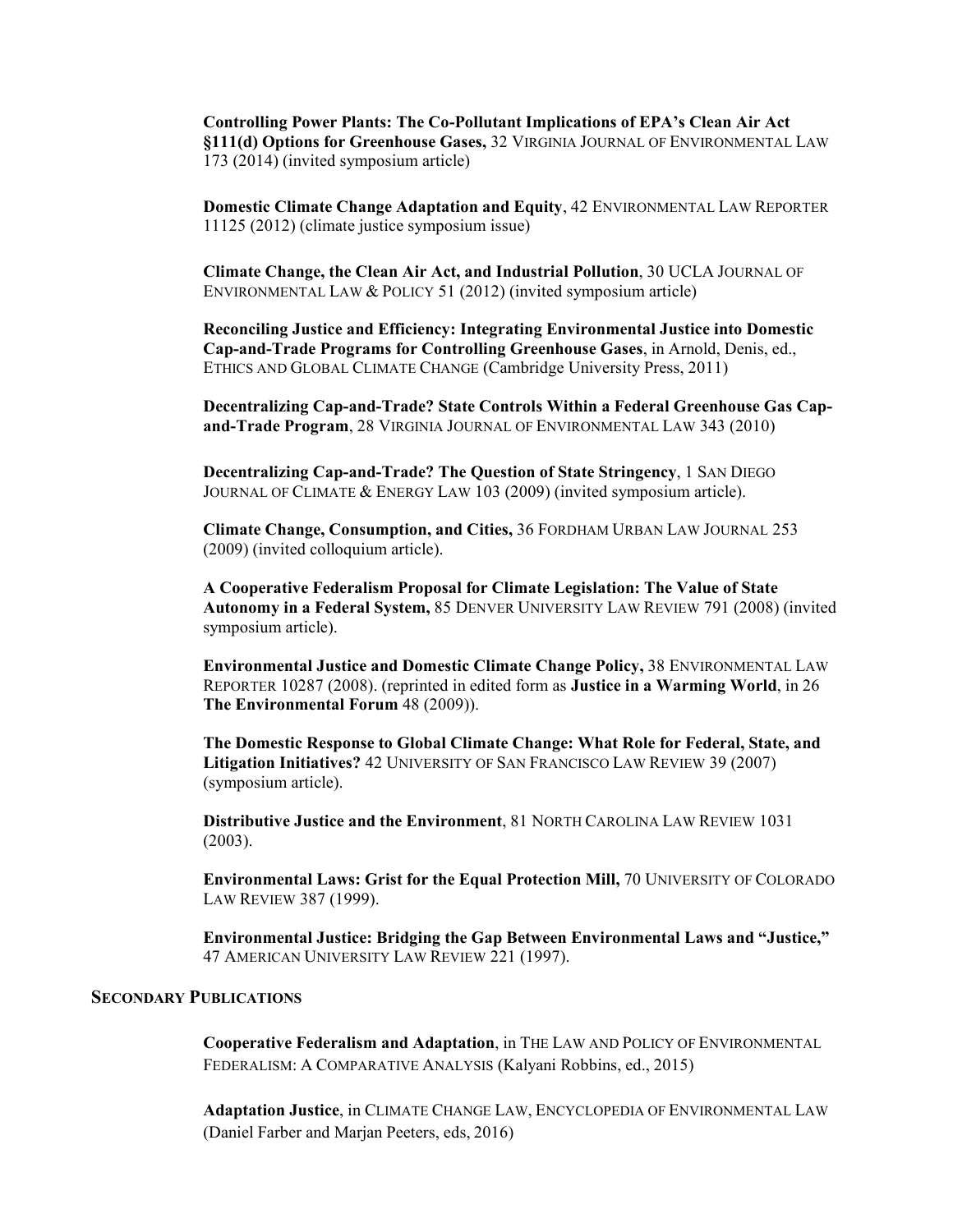TO WATCH (Center for Progressive Reform, 2015), *available at*  **The Clean Power Plan and Environmental Justice**, in THE CLEAN POWER PLAN: ISSUES [http://progressivereform.org/CPP\\_Intro\\_1506.cfm](http://progressivereform.org/CPP_Intro_1506.cfm).

 **Climate Change and Land Use: Exploring the Federal Role**, 47 JOHN MARSHALL LAW REVIEW 509 (2013) (invited symposium article)

 **Seven Principles for Equitable Adaptation**, XII SUSTAINABLE DEVELOPMENT LAW & POLICY JOURNAL 41 (2013) (environmental justice symposium issue)

 **Environmental Justice and Environmental Law**, 24 FORDHAM ENVIRONMENTAL LAW REVIEW (2012-2013) (invited symposium article)

 **Greening the Grid and Climate Justice**, 39 ENVIRONMENTAL LAW 1143 (2009) (invited symposium article)

#### **PROFESSIONAL AFFILIATIONS AND HONORS**

 Member, American Law Institute (2012 – present) Member, Board of Directors, Center for Progressive Reform (2015 to present) (Member Chair, AALS Environmental Law Section (2013-14) Scholar 2009-present)

#### **RECENT PRESENTATIONS**

 "**A Broader Vision for Climate Policy: Lessons from California,**" Just Transitions and the Law Workshop, University of South Carolina School of Law, Columbia, South Carolina (March 2018)

 "**Disaster Response and Equity**," 2018 Annual AALS Meeting, Panel on the "Disaster Narrative and the State," San Diego, California (January 2018)

 **"Integrating Environmental Justice into Climate Policy: Lessons from California,"**  Symposium on Energy and Climate Policy in the Trump Era (University of San Diego School of Law, Nov. 3, 2017)

 **"The Virtues of Governance,"** Arkansas Law Review Symposium on Environmental Sustainability and Private Governance (University of Arkansas School of Law, Fayetteville, October 2017)

 **"Energy, Democracy, and Market Mechanisms,"** Symposium on Climate Wrongs and Human Rights (University of Miami, Feb. 10, 2017)

 **"Key Recent Federal Law Developments in the Federal Courts,"** California State Bar Environmental Law Conference (Oct. 23, 2016, Yosemite)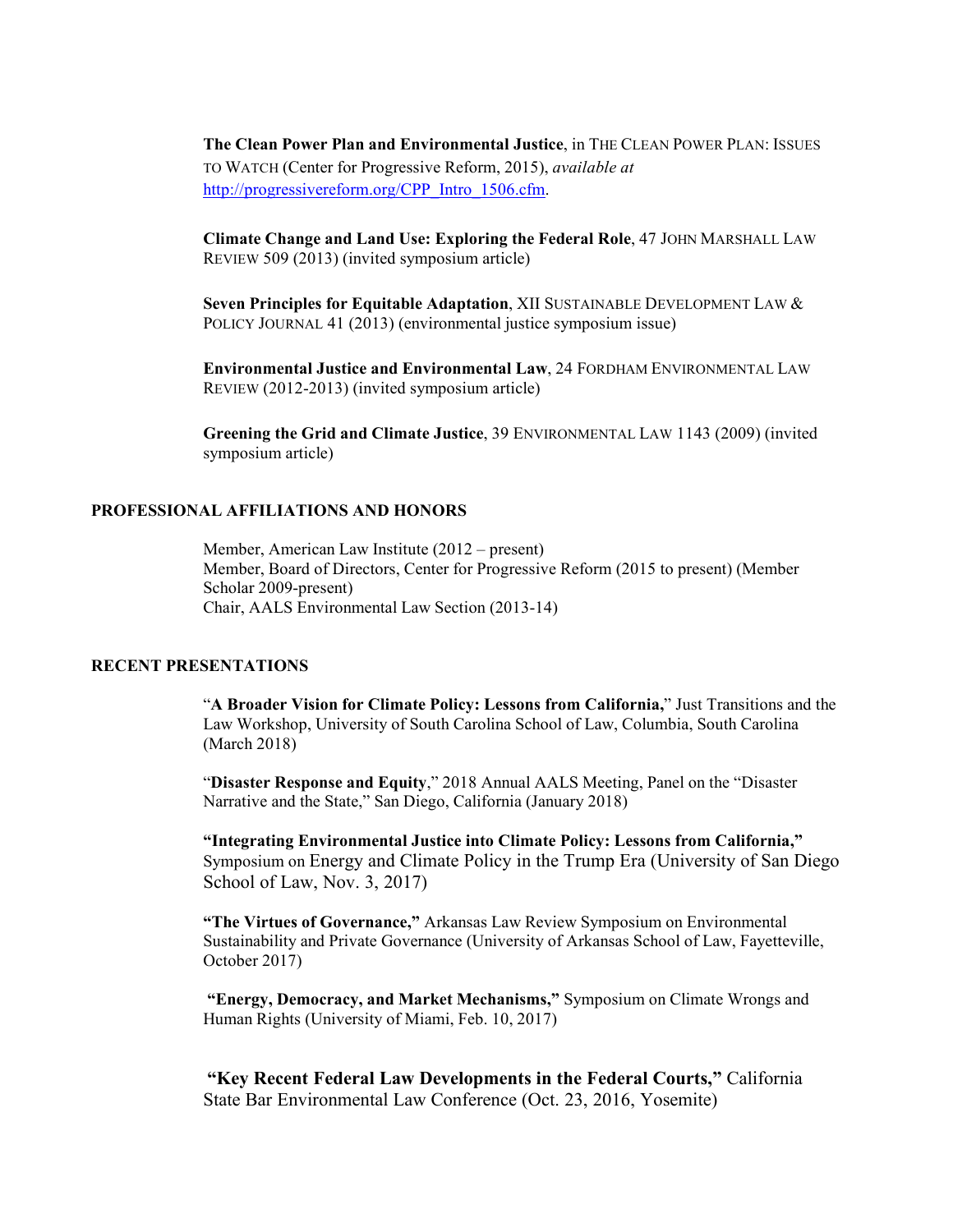**"Aborted Regionalism: Disconnects in EPA's Clean Power Plan**," Vermont Colloquium on Environmental Law (Sept. 24, 2016)

 **"Environmental Justice Data and the Pursuit of Justice,"** Workshop on New Directions in the Analysis of Environmental Justice (Duke University, Aug. 23, 2016)

 **"Supreme-ly Significant: Environmental Cases in the Supreme Court and the Circuits,"**  Bar Association of San Francisco (June 16, 2016)

 **"Cap-and-Trade, Complementary Measures, and Environmental Justice"** at the American Association of Geographers Meeting (April 2016)

"What is Environmental Justice," Symposium on Developments in Environmental Justice, William & Mary School of Law (February 2016)

 "**Opportunities and Challenges for Carbon Markets under the Clean Power Plan**," Navigating the American Carbon World 2015 Conference, Los Angeles (April 2015)

 **"Climate Change Adaptation and Justice**," Berkeley Law Environmental Colloquium, Berkeley, Calif. (April 2015)

 entitled "The Law and Policy of Environmental Federalism: A Comparative Analysis" at "**Cooperative Federalism and Adaptation**," conference by authors of chapters for a book George Washington University Law School, Washington D.C. (April 2015)

 "**U.S. Supreme Court Panel,**" ABA Super Conference on Environmental Law, San Francisco, Calif. (March 2015)

 "**The Clean Power Plan and Co-Pollutant Benefits,**" Stegner Symposium on "Air Quality: Health, Energy, and Economics," University of Utah, Salt Lake City, Utah (March 2015)

 **"Recent Environmental Developments in the US and California Supreme Courts and the Ninth Circuit,**" The State Bar of California Environmental Section, 2014 Environmental Law Conference at Yosemite, Yosemite, Calif. (October 2014)

 "**Climate Adaptation and Justice,**" Swiss Institute of Comparative Law, University of Lausanne, "Philosophy, Law and Environmental Crisis," Lausanne, Switzerland (September 2014)

 **"The Supreme Court and the Planet,**" Bar Association of San Francisco, San Francisco, Calif. (June 2014)

 **"Seven Principles for Equitable Climate Adaptation,**" Law & Society Association Annual Meeting, "Climate Change Adaptation and Justice," Minneapolis, Minn. (May 2014)

 **"Seven Principles for Equitable Climate Adaptation,"** Association of Law, Property, and Society Annual Conference, "Risky Land Use, Climate Change, & Disaster Justice," Vancouver, British Columbia (May 2014)

 **"Climate Adaptation and Land-Use Governance: The Vertical Axis,"** Columbia Law School, "Columbia Journal of Environmental Law Climate Change Symposium," New York, NY (April 2014)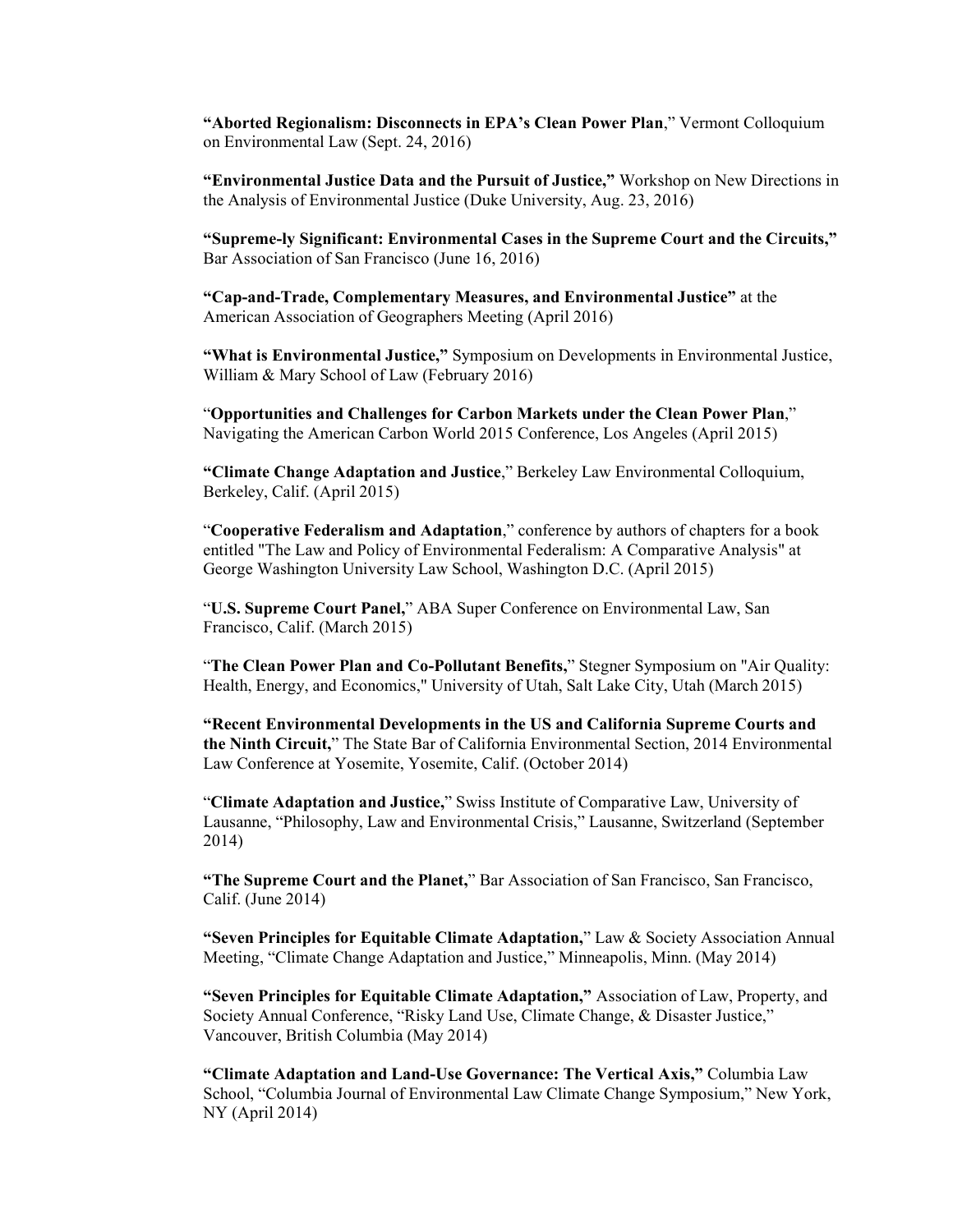of Law, Tucson, Ariz. (April 2014) **"Seven Principles for Equitable Climate Adaptation,**" The University of Arizona College

 **"Seven Principles for Equitable Climate Adaptation,**" UC Berkeley School of Law, "Climate Justice Symposium," Berkeley, Calif. (March 2014)

 **"California Cap-and-Trade and the Environmental Justice Lawsuits**," University of San Diego, Climate and Energy Law Symposium (November 2013)

 **"Climate Change Adaptation: Expanding the Federal Role," Promise and Limits of Presidential Action on Climate Change**," University of Virginia School of Law symposium, (October 2013)

 **"Controlling Power Plants: The Co-Pollutant Implications of EPA's Clean Air Act §111(d) Options**," University of Virginia School of Law symposium, (October 2013) (October 2013).

 **"The Clean Air Act, Climate Change, and Industrial Pollution: Traditional v. Market- Based Regulation,"** University of Minnesota Law School Consortium on Law and Values, "Legal & Policy Pathways for Energy Innovation," Minneapolis, Minn. (April 2013)

 Washington College of Law, "Sustainable Development Law and Policy Symposium," Washington, D.C. (March 2013) **Keynote Presentation: Seven Principles for Equitable Adaptation**, American University

 **Key Recent Environmental Law Developments in the U.S. Supreme Court, the Ninth Circuit Court of Appeals, and the California Supreme Court**, 2012 State Bar of California Environmental Law Conference (October 2012)

 **"Reconceiving the Federal Role in Land Use: The Climate Change Imperative,"**  Vermont Colloquium on Environmental Scholarship (Oct. 12, 2012)

 "**Domestic Climate Change Adaptation and Equity**," AALS Mid-Year Meeting on Torts, Environmental Law, and Disasters (Berkeley, June 10, 2012)

 **"Climate Change, the Clean Air Act, and Industrial Pollution: Traditional versus Market-Based Regulation,**" 2012 Law & Society Annual Meeting (Honolulu, June 5, 2010).

 **"Climate Adaptation: Reconsidering the Federal Role in Land Use Planning**,"  Workshop on *New Directions in Environmental and Energy Law, Policy, and Geography,*  University of Minnesota, May 5, 2012.

 "**Climate Change Adaptation and Land Use: New Avenues for Cooperative Federalism**," University of Oregon School of Law's 30th Annual Public Interest Environmental Law Conference, "New Frontier: The Political Crossroads of Our Environmental Future," Eugene, Ore. (March 2012).

 "**Climate Adaptation and Land Use: Reconsidering the Federal Role**," Annual Meeting of the Law and Society Association, San Francisco, Calif. (June 2011).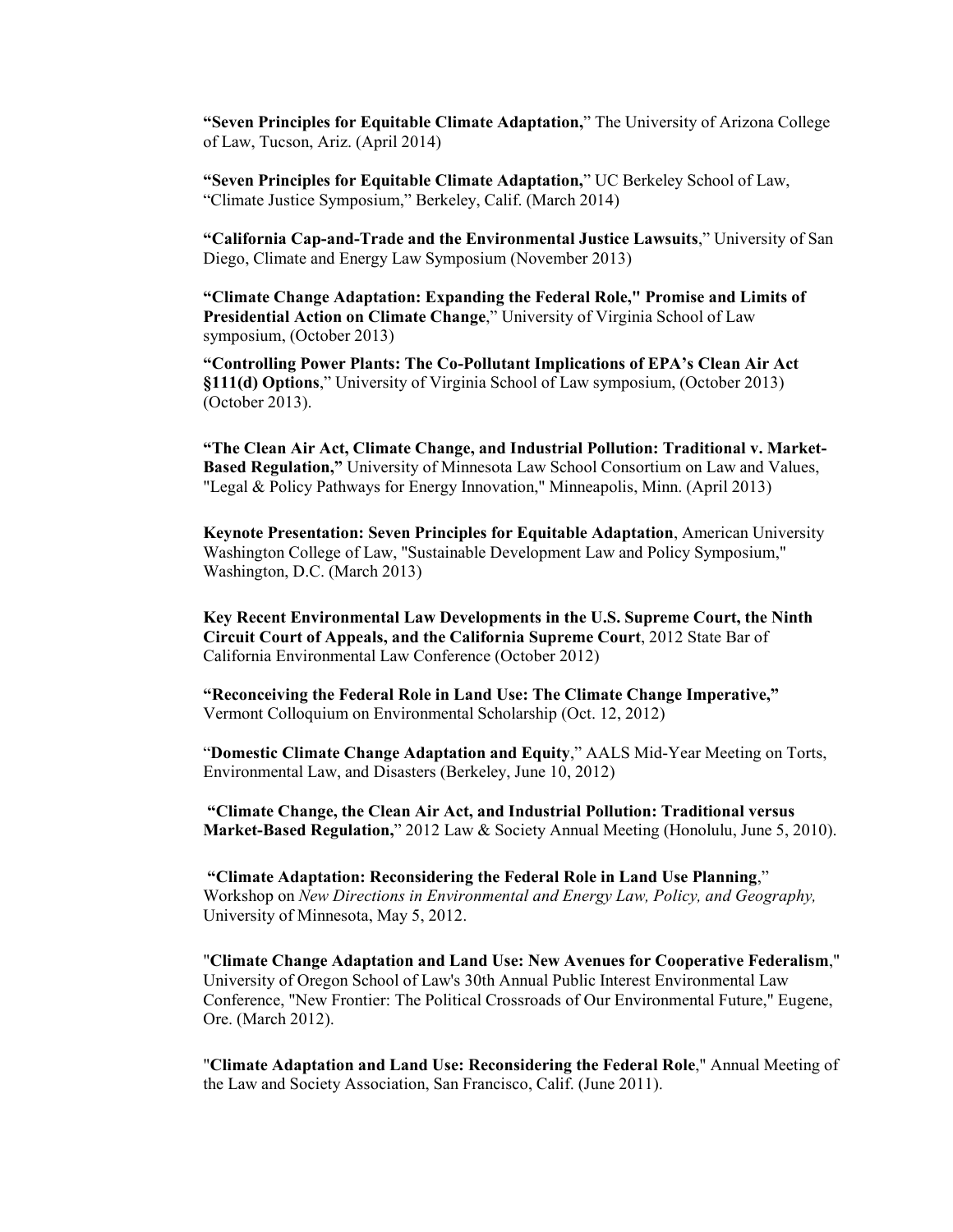"**Toward a Well Adapted Future: A Legal Framework and Action Agenda for Climate Change Adaptation in the Puget Sound**," Center for Progressive Reform Online Conference, (May 2011). (Co-presented with Robert Glicksman, Catherine O'Neill, Robert R.M. Verchick, and Yee Huang.)

 **"The Clean Air Act, Climate Change, and Pollution**," UCLA School of Law symposium on "Perspectives on Climate Change, Pollution, and the Clean Air Act," Los Angeles, Calif. (April 2011).

 "**Climate Adaptation and Equity**," University of San Francisco "Symposium on Sustainability and Social Justice" (April 2011).

 "**Climate Adaptation and Land Use: Reconsidering the Federal Role**," Northwestern Law "Searle Research Roundtable on Climate Change, Adaptation, and Environmental Law," Chicago, Ill. (April 2011).

 **"Land Use and Climate Adaptation: The Federal Role**," Association of Law, Property, and Society Second Annual Meeting at Georgetown Law School, Washington, D.C. (March 2011).

 **"Climate Change Adaptation and Equity**," Seattle University School of Law "Toward a Well Adapted Future in the Puget Sound: A Symposium on Climate Change Adaptation and the Law," Seattle, Wash. (January 2011).

 "**The Supreme Court Take on Environmental Law: Our Annual Supreme Court Review**," Bar Association of San Francisco Panel, San Francisco, Calif. (November 2010).

 **"Ethics and Fairness**," Fordham University Center for Research "Contemporary Finance Conference on Carbon Politics and Finance," New York, N.Y. (October 2010).

 **"U.S. Supreme Court Environmental Law Cases, 2009-2010 Term**," California State Bar Association Annual Meeting, Monterey, California (September 2010)

 "**Sea Level Rise and Equity: A Domestic Perspective**," conference on "Ocean Impacts of Climate Change: Science, People, & Policy," Eugene, Oregon (September 2010)

 "**State Controls within a Federal Cap-and-Trade Program**," Southeastern Association of Law Schools' Annual Meeting, Palm Beach, Florida. (July 2010)

 "**CARB's Draft Regulation for a California Cap-and-Trade Program and What it Means for California: An Environmental Justice Perspective,**" UC Berkeley Center for Law, Energy, and the Environment Speaker Series, (March 2010)

 "**Climate Change, Federalism, and Regional Equity**," Association of Property, Law, and Society Annual Meeting at Georgetown University Law Center, Washington, D.C. (March 2010)

 "**Carbon Trading: Help or Harm? A Domestic Environmental Justice Perspective**," UC Berkeley 6th Annual Environmental Justice Symposium, (February 2010)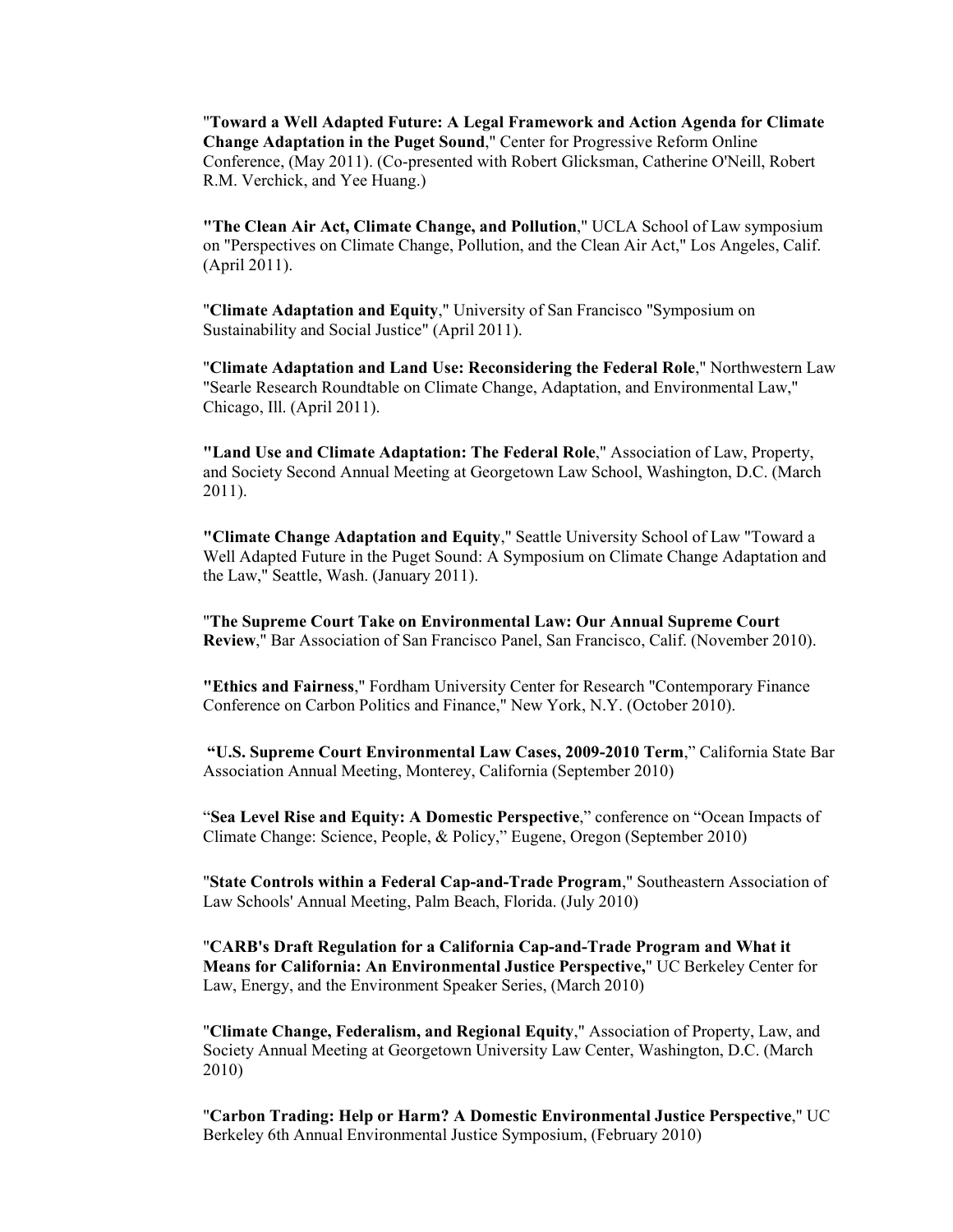Co-Panelist, "**The Supreme Court Takes on Environmental Law: Our Annual Supreme Court Review,**" Bar Association of San Francisco Environmental Law Section, (November 2009)

 "**Environmental Justice and Domestic Climate Change Policy**," University of Oregon conference "Advocating for an Environmental Equality: Legal and Ethical Duties in a Changing Climate," Eugene, Ore. (September 2009)

 "**Greening the Grid and Climate Justice**," "Greening the Grid" conference, Lewis & Clark Law School (April 2009)

 Energy Law Symposium on "Federal Preemption or State Prerogative: California in the Face of National Climate Policy," San Diego, California (February 2009) "**Decentralizing Cap-and-Trade**," University of San Diego School of Law Climate and

 "**Cities, Consumption, and Climate Change**," Cooper-Walsh Colloquium: The Future of the American City, Fordham Law School, New York, NY (November 2008)

 "**Reconciling Justice and Efficiency: Integrating Environmental Justice into Cap-and- Trade Programs for Controlling Greenhouse Gases**," Georgetown Law Environmental Research Workshop, Washington, DC (November 2008)

 "**Living Up to AB 32: Creating an Effective, Equitable, and Efficient Cap-and-Trade Program**" on the panel, "Cap-and-Trade and Environmental Justice: Can Markets Work for Both Consumers and Regulated Industry," Annual California State Bar Association Environmental Law Section Conference, Yosemite, California (October 2008)

 "**A Cooperative Federalist Proposal for Federal Climate Change Legislation: The Value of State Autonomy in a Federal System**," University of San Francisco School of Law Faculty Scholarship Workshop (September 2008)

 "**The Role of Environmental Justice in California's Cap-and-Trade Program: Achieving Efficiency, Efficacy, and Equity in Compliance with AB 32**," California Air Resources Board (May 2008)

 **"Designing Cap-and-Trade Programs to Meet the Three E's: Efficacy, Equity, and**  the Green Economy Conference, UC Berkeley School of Law (April 2008) **Efficiency**." From Protection to Empowerment: Policy Solutions to Ensure Equal Access to

 "**Reconciling Efficiency and Justice: Integrating Environmental Justice into Cap-and- Trade Programs for Controlling Greenhouse Gases**." Energy and Responsibility: A Conference on Ethics and the Environment, sponsored by the University of Tennessee, Knoxville (April 2008)

 "**Environmental Justice and Climate Change Policy**." Symposium on Climate Change: Integrating Environmental Justice into Policy, Regulation, and Litigation, Denver University Sturm College of Law (February 2008)

#### **PROFESSIONAL EXPERIENCE**

 Associate **Morgan, Lewis & Bockius,** New York, New York. 11/94-6/95 Associate in Environmental Practice Group.